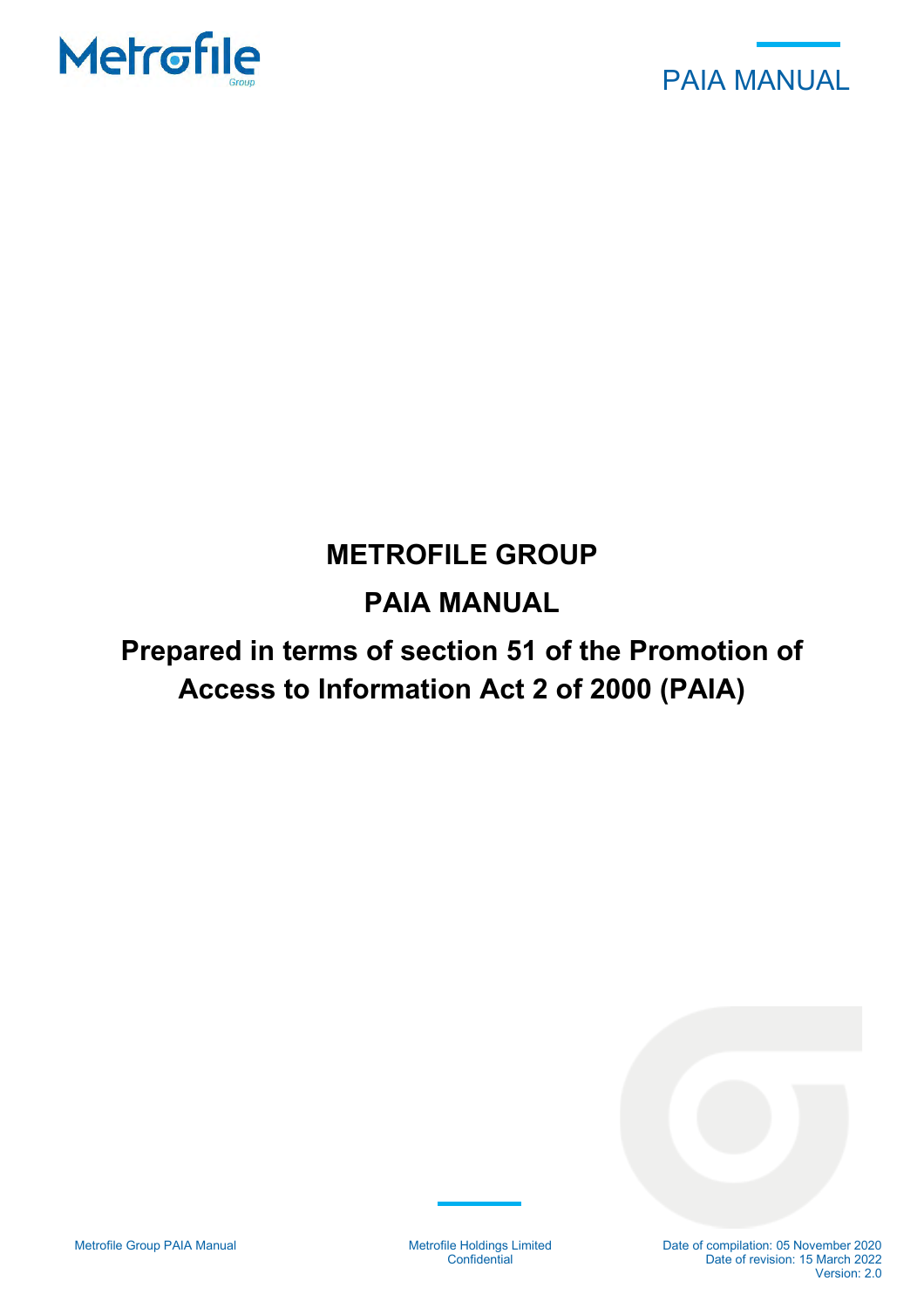# Metrofile

# **TABLE OF CONTENTS**

| i.  |                                                                                    |  |
|-----|------------------------------------------------------------------------------------|--|
| ii. |                                                                                    |  |
|     |                                                                                    |  |
| 1.  |                                                                                    |  |
| 2.  |                                                                                    |  |
| З.  |                                                                                    |  |
| 4.  | Guide on how to use PAIA and how to obtain access to the guide 5                   |  |
| 5.  | Categories of records of Metrofile which are available without a person having to  |  |
| 6.  | Description of the records of Metrofile which are available in accordance with any |  |
| 7.  |                                                                                    |  |
| 8.  |                                                                                    |  |
| 9.  |                                                                                    |  |
|     |                                                                                    |  |
|     |                                                                                    |  |
|     |                                                                                    |  |

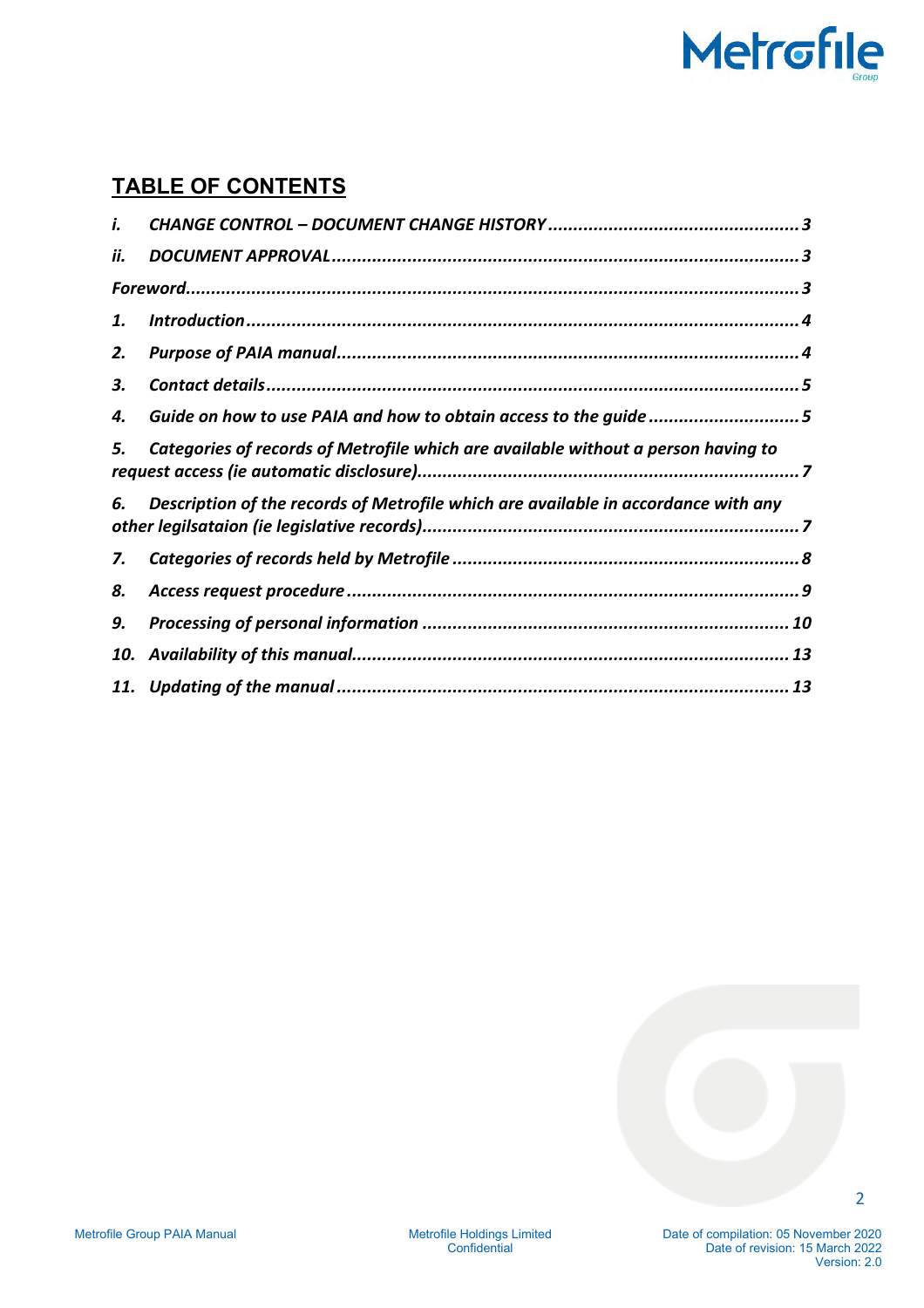# **Metrofile**

# <span id="page-2-0"></span>**i. CHANGE CONTROL – DOCUMENT CHANGE HISTORY**

| <b>VERSION NO.</b>         | 2.0                               |
|----------------------------|-----------------------------------|
| <b>DATE OF VERSION</b>     | 15 March 2022                     |
| <b>DATE OF NEXT REVIEW</b> | <b>March 2023</b>                 |
| <b>POLICY OWNER</b>        | <b>Elmarie Smuts</b>              |
| <b>APPROVED BY</b>         | Elmarie Smuts and Shivan Mansingh |

# <span id="page-2-1"></span>**ii. DOCUMENT APPROVAL**

| <b>Authorised</b>                              | Name & surname       | <b>Signature</b> | Date of approval |
|------------------------------------------------|----------------------|------------------|------------------|
| <b>Group Risk Officer</b>                      | <b>Elmarie Smuts</b> |                  | 15 March 2022    |
| <b>Group Chief</b><br><b>Financial Officer</b> | Shivan Mansingh      |                  | 15 March 2022    |

# <span id="page-2-2"></span>**Foreword**

"Metrofile", "Metrofile Group", "Groups'" or "We" refers to Metrofile Holdings Limited and its subsidiaries, affiliates, parent companies and any of their respective associated companies and related businesses, registered in the Republic of South Africa as listed below:

- Metrofile Management Services (Pty) Ltd
- Metrofile Training Academy (Pty) Ltd
- Metrofile (Pty) Ltd
- Archive Rental Systems (Pty) Ltd
- ETSU Properties (Pty) Ltd
- Records Storage and Management (Natal) (Pty) Ltd
- Records Storage and Management (North) (Pty) Ltd
- Records Storage and Management (Cape) (Pty) Ltd
- IronTree Internet Services (Pty) Ltd
- Metrofile Properties (Pty) Ltd
- Digital & Paper Properties (Pty) Ltd
- Cleardata (Pty) Ltd
- Global Continuity (SA) (Pty) Ltd
- Metrofile Vysion (Pty) Ltd
- Tidy Files (SA) (Pty) Ltd
- Online Optical Solutions (Pty) Ltd

We are committed to compliance with the directives of the South African Constitution and national legislation.

The scope of this PAIA manual is limited to the records held by Metrofile Holdings Limited and its subsidiaries registered in South Africa.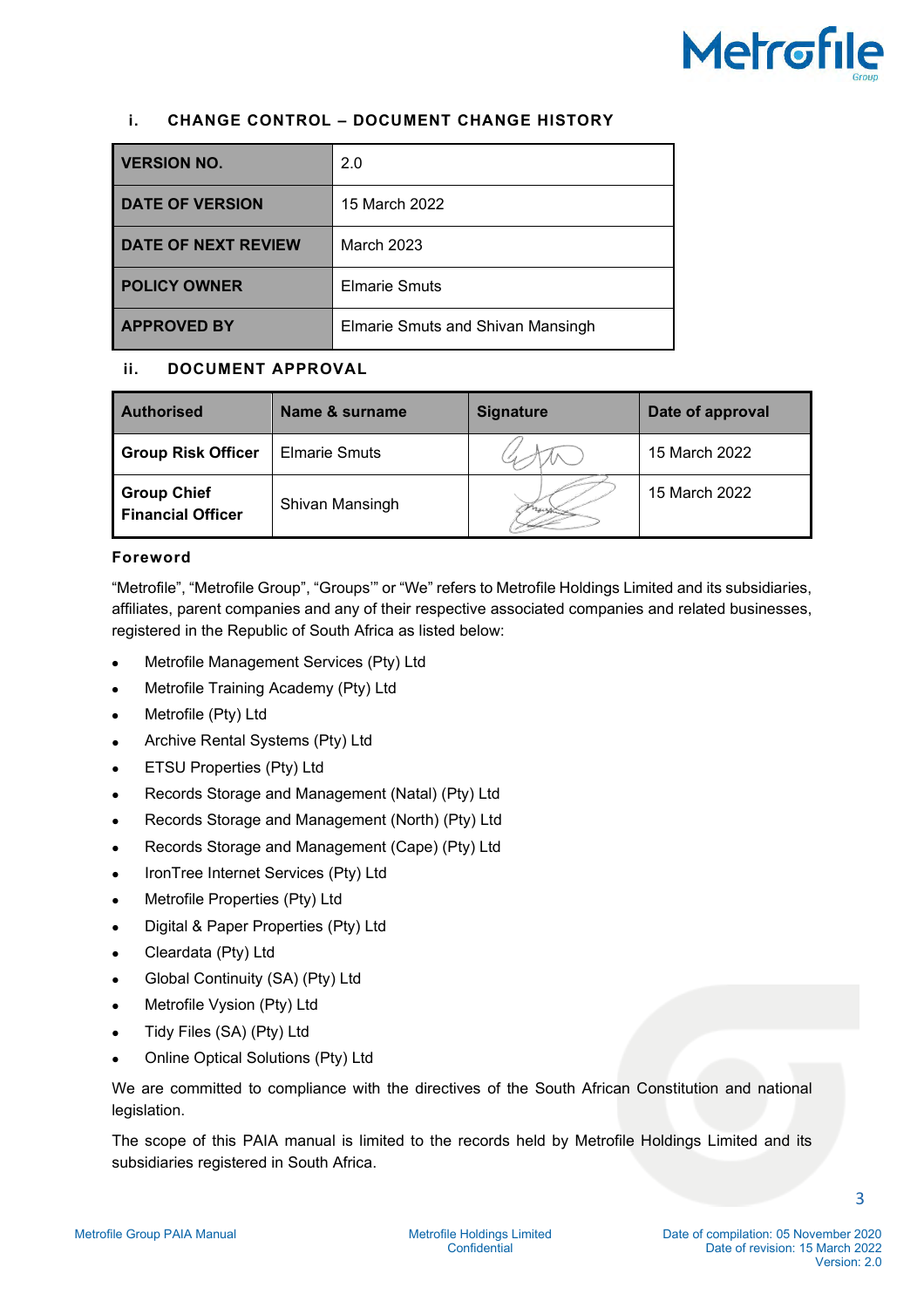

# <span id="page-3-0"></span>**1. Introduction**

This manual was compiled in accordance with the Promotion of Access to Information Act No. 2 of 2000 (PAIA) and to address the requirements of the Protection of Personal Information Act No. 4 of 2013 (POPIA).

PAIA and POPIA give effect to Section 32 of the South African Constitution, which focuses on the right to access information ie everyone has the right of access to information held by the state or a private body to enforce a culture of transparency and accountability.

Section 51 of the PAIA requires Metrofile, as a private body, to compile an information manual providing information of both the types and categories of information records held by a private body, as well as providing procedures to be followed in requesting information.

## <span id="page-3-1"></span>**2. Purpose of PAIA manual**

This document serves as Metrofile's information manual and provides reference to the records held by Metrofile, as well information on the process to follow to request access to such information. This PAIA manual is useful for the public to:

- 2.1. Check the categories of records held by Metrofile which are available without a person having to submit a formal PAIA request;
- 2.2. Have a sufficient understanding of how to make a request for access to a record of Metrofile, by providing a description of the subjects on which Metrofile holds records and the categories of records held on each subject;
- 2.3. Know the description of the records of Metrofile that are available in accordance with any other legislation;
- 2.4. Access all the relevant contact details of the Privacy/ Information Officer and Deputy Privacy/ Information Officer who will assist the public with the records they intend to access;
- 2.5. Know the description of the guide on how to use PAIA, as updated by the Regulator and how to obtain access to it;
- 2.6. Know if Metrofile will process personal information, the purpose of processing of personal information and the description of the categories of data subjects and of the information or categories of information relating thereto;
- 2.7. Know the recipients or categories of recipients to whom the personal information may be supplied;
- 2.8. Know if Metrofile has planned to transfer or process personal information outside the Republic of South Africa and the recipients or categories of recipients to whom the personal information may be supplied; and
- 2.9. Know whether Metrofile has appropriate security measures to ensure the confidentiality, integrity and availability of the personal information which is to be processed.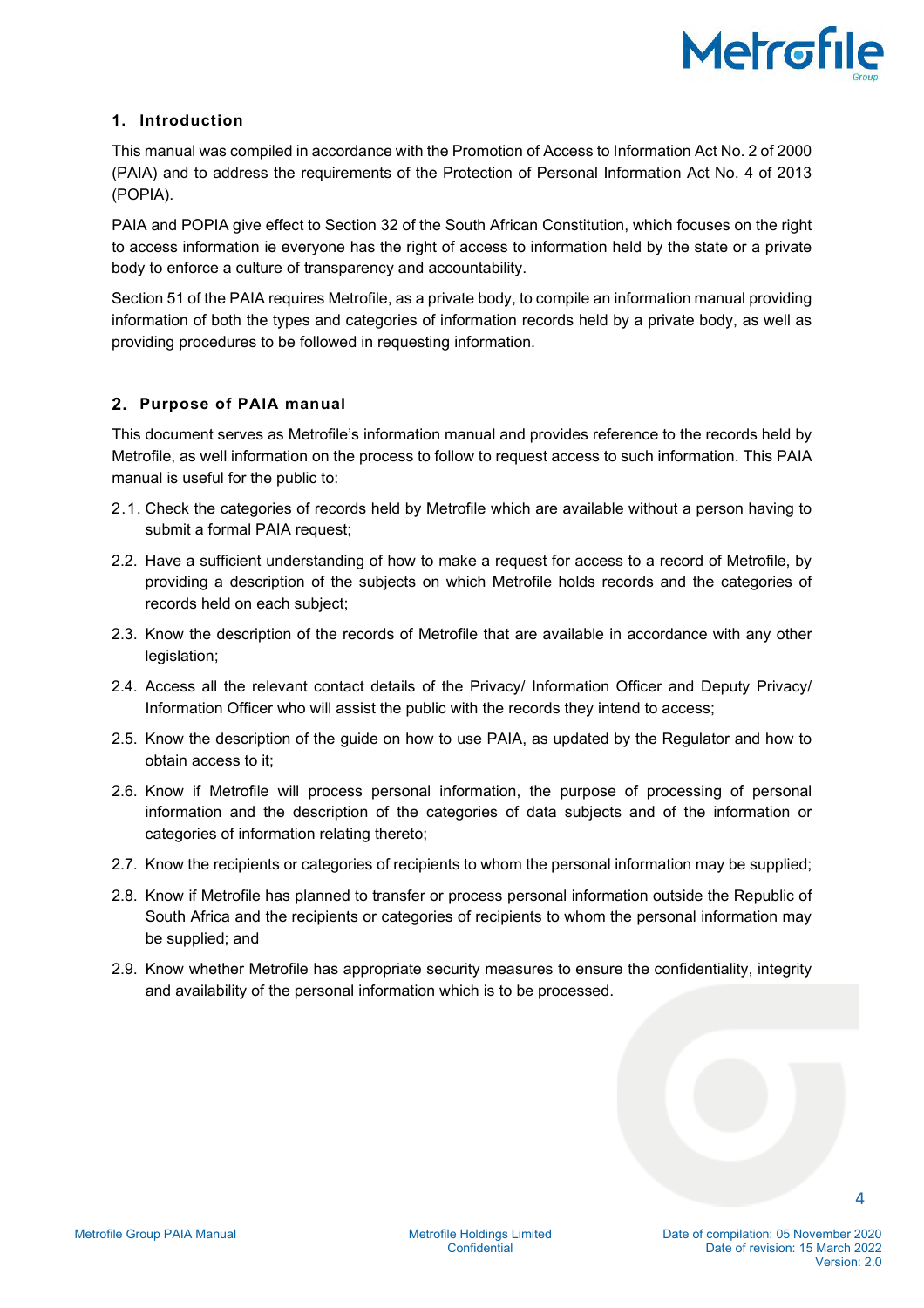

# <span id="page-4-0"></span>**3. Contact details**

The responsibility for administration of, and compliance with POPIA and PAIA, has been delegated by the Metrofile Group Chief Executive Officer (CEO) to the Privacy Officer. Requests pursuant to the provisions of these Acts should be directed as follows:

| Privacy Officer:  | <b>Elmarie Smuts</b>       |
|-------------------|----------------------------|
| Contact person:   | <b>Elmarie Smuts</b>       |
| Postal address:   | P O Box 40264,             |
|                   | Cleveland,                 |
|                   | Gauteng, 2022              |
| Physical address: | 1st Floor, 28 Fricker Road |
|                   | Illovo                     |
|                   | Gauteng                    |
|                   | 2196                       |
| Phone number:     | 010 001 6380               |
| Email address:    | privacy@metrofilegroup.com |
| Website:          | www.metrofilegroup.com     |

## <span id="page-4-1"></span>**4. Guide on how to use PAIA and how to obtain access to the guide**

- 4.1. The Regulator has, in terms of section 10(1) of PAIA, as amended, updated and made available the revised Guide on how to use PAIA ("Guide"), in an easily comprehensible form and manner, as may reasonably be required by a person who wishes to exercise any right contemplated in PAIA and POPIA.
- 4.2. The Guide is available in each of the official languages and in braille.
- 4.3. The aforesaid Guide contains the description of:
	- 4.3.1. The objects of PAIA and POPIA;
	- 4.3.2. The postal and street address, phone and fax number and, if available, electronic mail address of:
		- 4.3.2.1. The Information Officer (IO) of every public body, and
		- 4.3.2.2. Every Deputy Information Officer of every public and private body designated in terms of section [1](#page-4-2)7(1) of PAIA<sup>1</sup> and section 56 of POPIA<sup>2</sup>;
	- 4.3.3. The manner and form of a request for:

Metrofile Group PAIA Manual Metrofile Holdings Limited

<span id="page-4-2"></span><sup>1</sup> Section 17(1) of PAIA- *For the purposes of PAIA, each public body must, subject to legislation governing the employment of personnel of the public body concerned, designate such number of persons as deputy information officers as are necessary to render the public body as accessible as reasonably possible for requesters of its records.* 

<span id="page-4-3"></span>*<sup>2</sup> Section 56(a) of POPIA- Each public and private body must make provision, in the manner prescribed in section 17 of the Promotion of Access to Information Act, with the necessary changes, for the designation of such a number of persons, if any, as deputy information officers as is necessary to perform the duties and responsibilities as set out in section 55(1) of POPIA.*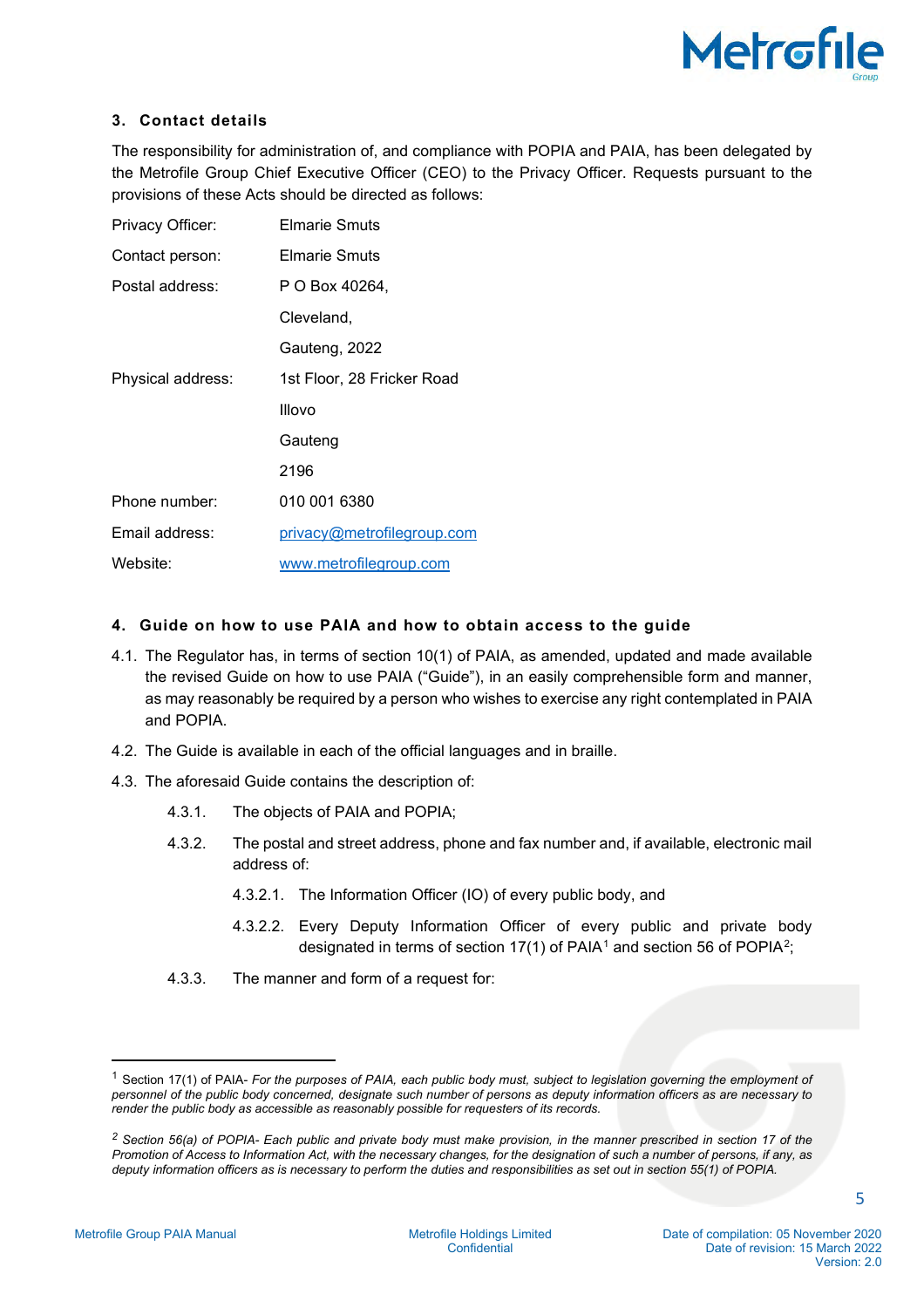

- 4.[3](#page-5-0).3.1. Access to a record of a public body contemplated in section  $11^3$ ; and
- 4.3.3.2. Access to a record of a private body contemplated in section  $50^4$ ;
- 4.3.4. The assistance available from the IO of a public body in terms of PAIA and POPIA;
- 4.3.5. The assistance available from the Regulator in terms of PAIA and POPIA;
- 4.3.6. All remedies in law available regarding an act or failure to act in respect of a right or duty conferred or imposed by PAIA and POPIA, including the manner of lodging:
	- 4.3.6.1. An internal appeal
	- 4.3.6.2. A complaint to the Regulator; and
	- 4.3.6.3. An application with a court against a decision by the Information Officer of a public body, a decision on internal appeal or a decision by the Regulator or a decision of the head of a private body (ie Metrofile's Privacy Officer or Group CEO);
- 4.3.7. The provisions of sections  $14^5$  $14^5$  and  $51^6$  $51^6$  requiring a public body and private body (eq Metrofile), respectively, to compile a manual, and how to obtain access to a manual;
- 4.3.[8](#page-5-5). The provisions of sections  $15^7$  $15^7$  and  $52^8$  providing for the voluntary disclosure of categories of records by a public body and private body (eg Metrofile), respectively;
- 4.3.[9](#page-5-6). The notices issued in terms of sections  $22^9$  and  $54^{10}$  $54^{10}$  $54^{10}$  regarding fees to be paid in relation to requests for access; and
- 4.3.10. The regulations made in terms of section  $92^{11}$  $92^{11}$  $92^{11}$ .

<span id="page-5-1"></span><sup>4</sup> *Section 50(1) of PAIA- A requester must be given access to any record of a private body if-*

<span id="page-5-3"></span>*<sup>6</sup> Section 51(1) of PAIA- The head of a private body must make available a manual containing the description of the information listed in paragraph 4 above.*

<span id="page-5-4"></span>*<sup>7</sup> Section 15(1) of PAIA- The information officer of a public body, must make available in the prescribed manner a description of the categories of records of the public body that are automatically available without a person having to request access*

<span id="page-5-5"></span>*<sup>8</sup> Section 52(1) of PAIA- The head of a private body may, on a voluntary basis, make available in the prescribed manner a description of the categories of records of the private body that are automatically available without a person having to request access*

<span id="page-5-6"></span>*<sup>9</sup> Section 22(1) of PAIA- The information officer of a public body to whom a request for access is made, must by notice require the requester to pay the prescribed request fee (if any), before further processing the request.*

<span id="page-5-7"></span><sup>10</sup> *Section 54(1) of PAIA- The head of a private body to whom a request for access is made must by notice require the requester to pay the prescribed request fee (if any), before further processing the request.*

<span id="page-5-8"></span>*<sup>11</sup> Section 92(1) of PAIA provides that –"The Minister may, by notice in the Gazette, make regulations regarding-* 

- *(b) any matter relating to the fees contemplated in sections 22 and 54;*
- *(c) any notice required by this Act;*
- *(d) uniform criteria to be applied by the information officer of a public body when deciding which categories of records are to be made available in terms of section 15; and*
- *(e) any administrative or procedural matter necessary to give effect to the provisions of this Act."*

<span id="page-5-0"></span>*<sup>3</sup> Section 11(1) of PAIA- A requester must be given access to a record of a public body if that requester complies with all the procedural requirements in PAIA relating to a request for access to that record; and access to that record is not refused in terms of any ground for refusal contemplated in Chapter 4 of this Part.* 

*a) that record is required for the exercise or protection of any rights;*

*b) that person complies with the procedural requirements in PAIA relating to a request for access to that record; and*

*c) access to that record is not refused in terms of any ground for refusal contemplated in Chapter 4 of this Part.*

<span id="page-5-2"></span>*<sup>5</sup> Section 14(1) of PAIA- The information officer of a public body must, in at least three official languages, make available a manual containing information listed in paragraph 4 above.*

*<sup>(</sup>a) any matter which is required or permitted by this Act to be prescribed;*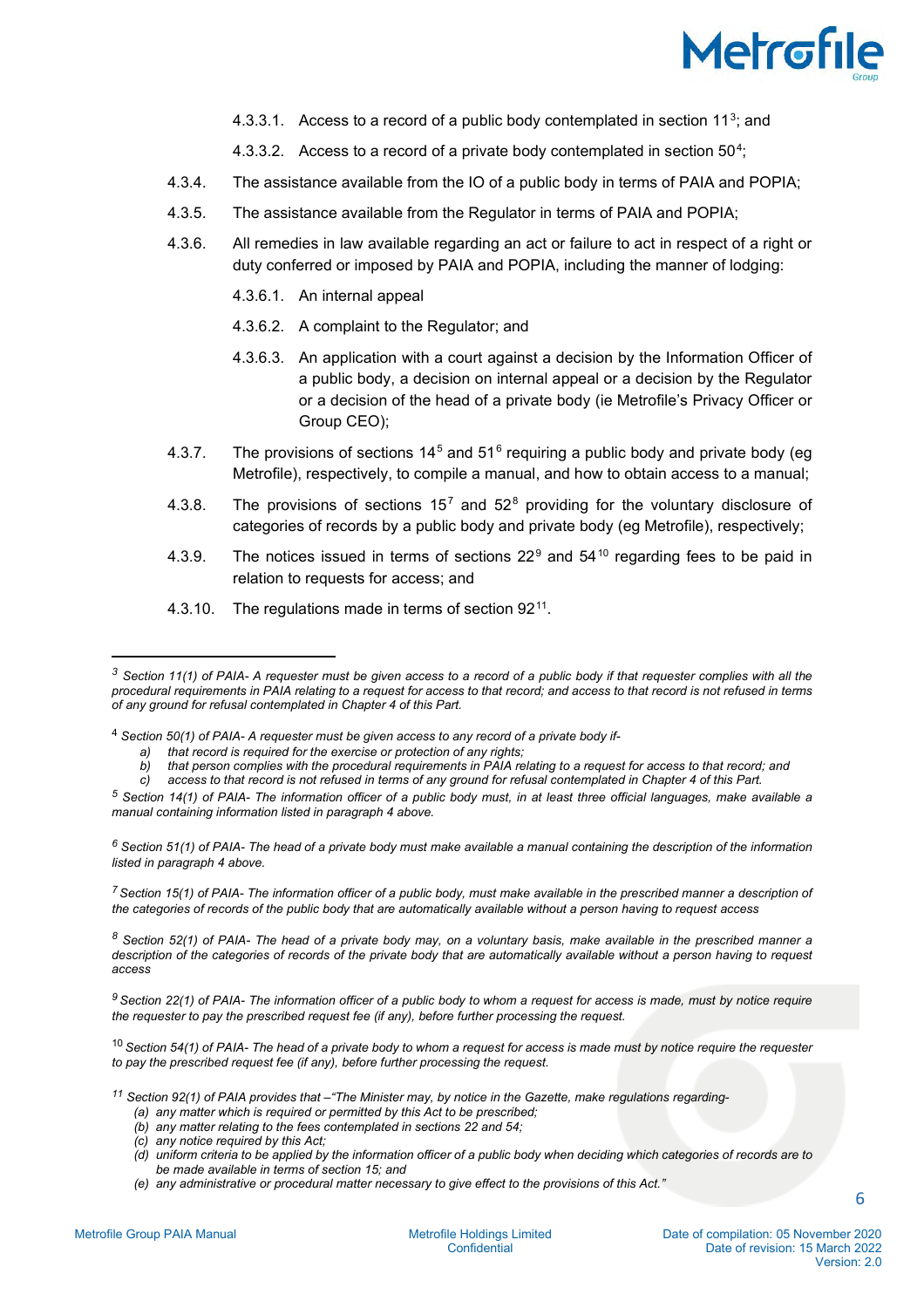

- 4.4. Members of the public can inspect or make copies of the Guide from the offices of the public and private bodies (eg Metrofile), including the office of the Regulator, during normal working hours.
- 4.5. The Guide can also be obtained:
	- 4.5.1. Upon request to the Metrofile Privacy Officer;
	- 4.5.2. From the website of the Regulator [\(https://inforegulator.org.za/paia-guidelines/\)](https://inforegulator.org.za/paia-guidelines/)
- 4.6. A copy of the Guide is also available in the official languages as published on the Information Regulator's website, for public inspection during normal office hours.

# <span id="page-6-0"></span>**5. Categories of records of Metrofile which are available without a person having to request access (ie automatic disclosure)**

The following records are automatically available to the public at the registered offices of Metrofile on payment of the prescribed fee for reproduction.

- Companies and Intellectual Properties Commission (CIPC) related documents in accordance with the requirements set out in set out in section 25 of the Companies Act 71 of 2008
- Product and promotional brochures
- News and other marketing information
- The annual integrated report and any other shareholder communications as published on the website
- <span id="page-6-1"></span>**6. Description of the records of Metrofile which are available in accordance with any other legislation (ie legislative records)**

Metrofile keeps information and records in accordance with legislation, which includes, but is not limited to the following legislation:

- Basic Conditions of Employment Act 75 of 1997
- Broad-Based Black Economic Empowerment Act 53 of 2003
- Companies Act No. 71 of 2008
- Compensation for Occupational Injuries and Diseases Act 130 of 1993
- Consumer Protection Act 2008
- Electronic Communications Amendment Act 1 of 2014
- Employment Equity Act 55 of 1998
- Income Tax Act No. 21 of 1994
- Labour Relations Act 66 of 1995
- Occupational Health and Safety Act 85 of 1993
- Protection of Personal Information Act No. 4 of 2013
- Skills Development Levies Act 9 of 1999
- Tax Administration Act No. 28 of 2011
- Unemployment Insurance Act 63 of 2001
- Value-Added Tax Act No. 89 of 1991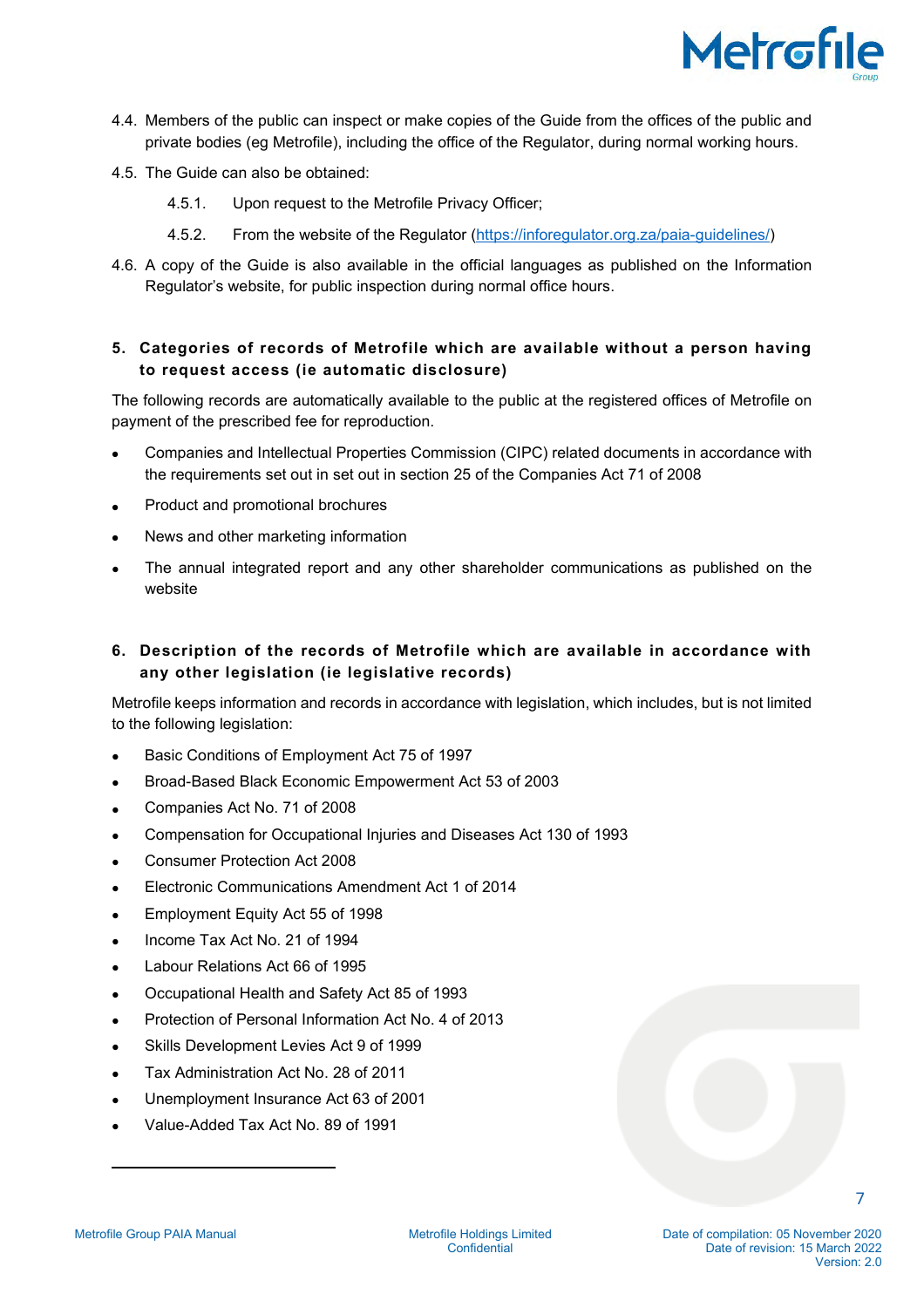

# <span id="page-7-0"></span>**7. Categories of records held by Metrofile**

NOTE: If a request for information, which Metrofile deems as highly confidential information, is received, Metrofile holds the right to assess whether the disclosure of such information is appropriate and does not create a legal risk to Metrofile and/or its stakeholders.

#### **Business information**

- 1. Documents of incorporation
- 2. Memorandum and articles of association
- 3. Records relating to the appointment of directors/ auditor / company secretary / public officer and other officers
- 4. Share register and other statutory registers

# **Financial records**

- 1. Annual financial statements and related financial records
- 2. Tax returns
- 3. Accounting records
- 4. Banking records
- 5. Related agreements
- 6. Invoices
- 7. General correspondence

### **Income tax records**

- 1. PAYE and related income tax records
- 2. Records of payments made to SARS
- 3. All other statutory compliances, for example:
	- VAT
	- Skills Development Levies
	- UIF
	- Workmen's Compensation

#### **Human resources**

- 1. Employment contracts
- 2. Employment equity plan (where applicable)
- 3. Medical aid records
- 4. Pension fund records
- 5. Disciplinary records
- 6. Salary records
- 7. SETA records
- 8. Disciplinary code
- 9. Leave records
- 10. Training records
- 11. Training manuals
- 12. Occupational Health and Safety records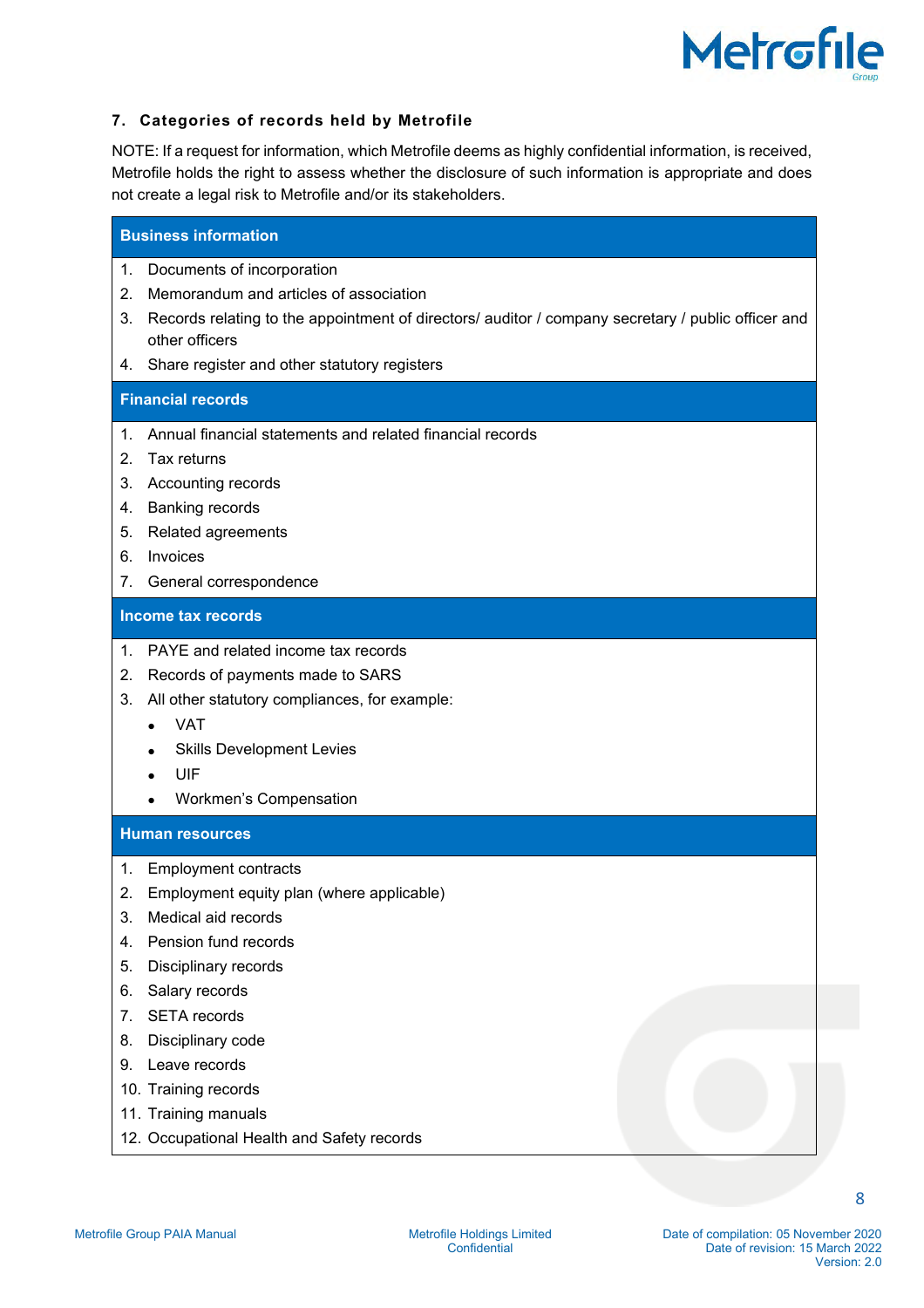

#### **Customer service records**

- 1. Customer business information and related correspondence
- 2. Customer contracts
- 3. Complaint information
- 4. Legal documentation

#### <span id="page-8-0"></span>**8. Access request procedure**

The access request procedure is contained in the Guide as referred to in **section 4** of this manual and as published by the Information Regulator. It is important to note that the successful completion and submission of an access request does not automatically allow the requester access to the requested record. An application to gain access to a record is subject to certain limitations if the requested record falls within a certain category as specified in PAIA. Further to this, the request for access to personal information must be in line with the provisions of Section 23 of POPIA and further in line with applicable exemptions as per Sections 36 – 39 of POPIA.

A person who requests access to records must complete the necessary access request form, as set out in the Guide, and the completed form must be marked for the attention of the Privacy Officer and sent to the contact details contained in this PAIA manual.

#### 8.1. **Completion of access request form**

To allow for a timely response to requests for access to information, all requesters should take note of the following when completing the access request form:

- The access request form must be completed in full.
- Proof of identity is required to authenticate the identity of the requester. Therefore, in addition to the access request form, requestors will be required to supply a certified copy of their identification document (not older than 3 months).
- Provide explanation of which requested record is required for the exercise or protection of that right.
- Provide proof of the capacity in which the requester is requesting the information. Proof of identification of the requestor (and related third parties acting on behalf of the requestor) must be provided on submitting the access request form.

#### 8.2. **Request fees**

Fees may be charged in line with the allowable fees as published by the Information Regulator in the Guide.

#### 8.3. **Payment of fees**

Payment details can be obtained from the contact person as indicated above and can be made via a direct deposit. Proof of payment must be supplied. The fee must be paid prior to access being given to the requested record.

#### 8.4. **Notification**

Metrofile will grant or decline a request in line with the Guide published by the Information Regulator.

### 8.5. **Grounds for refusal**

The main grounds for refusal of a request are contained in the Guide published by the Information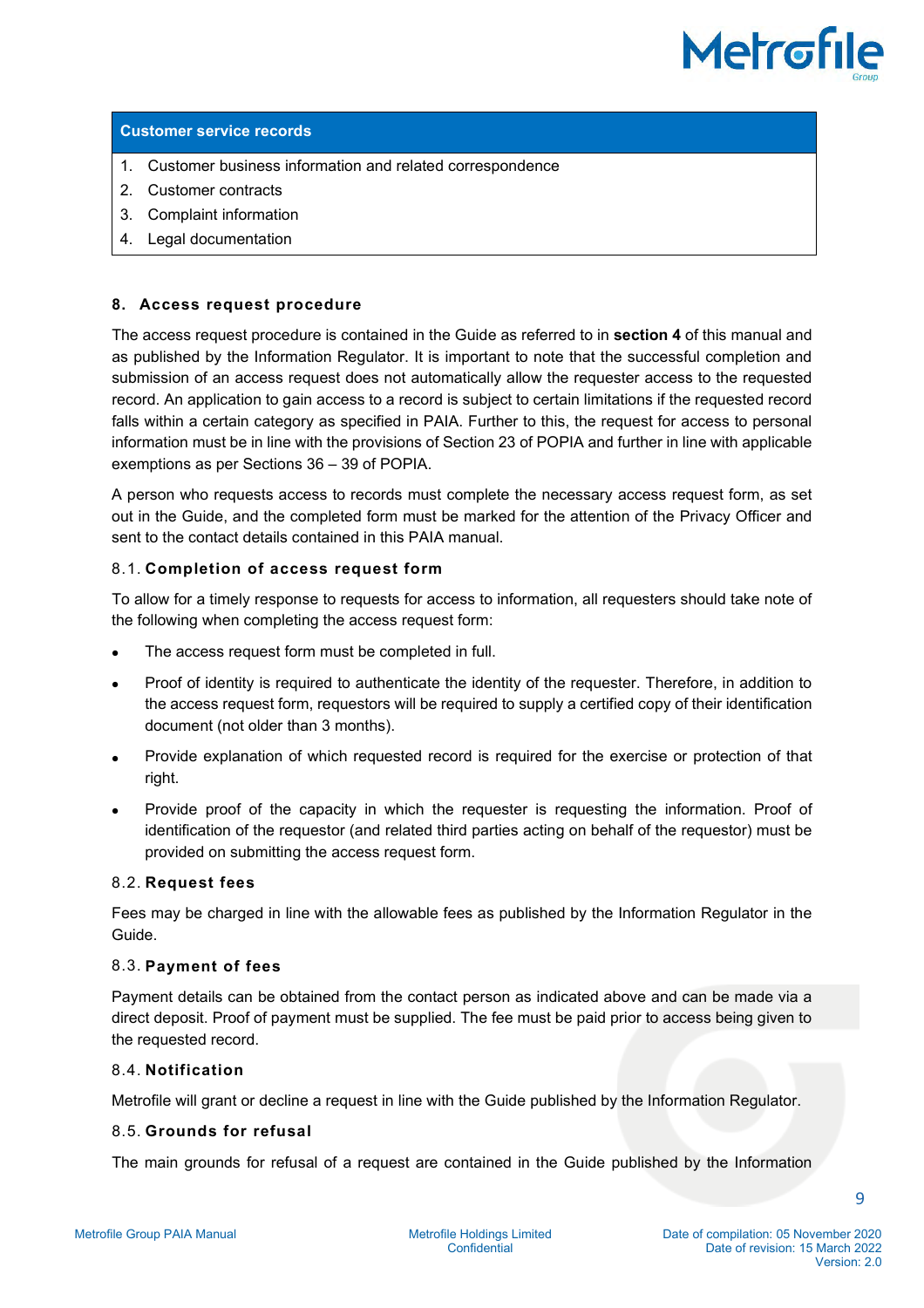

Regulator and may include, but are not limited to:

- Mandatory protection of the privacy of a third party who is natural or juristic person, which would involve the unreasonable disclosure of personal information of that natural or juristic person.
- Mandatory protection of the commercial information of a third party, if the record contains:
	- o Trade secrets of that party.
	- o Financial, commercial, scientific or technical information, which disclosure could likely cause harm to the financial or commercial interests of that party.
	- $\circ$  Information disclosed in confidence by a third party to the company if the disclosure could put that third party to a disadvantage in negotiations or commercial competition.
	- o Mandatory protection of confidential information of third parties if it is protected in terms of any agreement.
	- $\circ$  Mandatory protection of the safety of individuals and the protection of property.
	- o Mandatory protection of records which could be regarded as privileged in legal proceedings.
	- o The commercial activities of the company which may include:
		- Trade secrets of the company.
		- Financial, commercial, scientific or technical information, which disclosure could likely cause harm to the financial or commercial interests of the company.
- Mandatory protection of information, if leaked or shared can result in a breach of non-disclosure agreements, confidentiality and/or other applicable legal instruments between Metrofile and a natural or juristic person.

## <span id="page-9-0"></span>**9. Processing of personal information**

## 9.1. **Purpose of processing personal information**

For the Metrofile Group to provide the products or services procured by its customers, it requires certain of the customer's personal information. The customer's personal information will be processed by Metrofile as defined in its Privacy Policy [\(https://www.metrofilegroup.com/privacy-policy/\)](https://www.metrofilegroup.com/privacy-policy/) in order to provide the products or services and give effect to applicable contracts between Metrofile and its customer.

Metrofile will process service providers/ employees' personal information only to give effect to the processing activities of personal information as noted in its Privacy Policy [\(https://www.metrofilegroup.com/privacy-policy/\)](https://www.metrofilegroup.com/privacy-policy/) and to give effect to applicable contracts between Metrofile and its service providers/ employees.

# 9.2. **Description of the categories of data subjects and of the information or categories of information relating thereto**

Metrofile may process its data subject's personal information in a number of ways when the data subject:

• Visits our website, we may collect usage information which may include the data subject's IP address, geographical location, browser type and version, operating system, referral source, duration of visit, page views and website navigation paths, as well as information about the timing, frequency and pattern of the data subject's services use. This information may be processed for the purposes of analysing the use of the website and improving usability;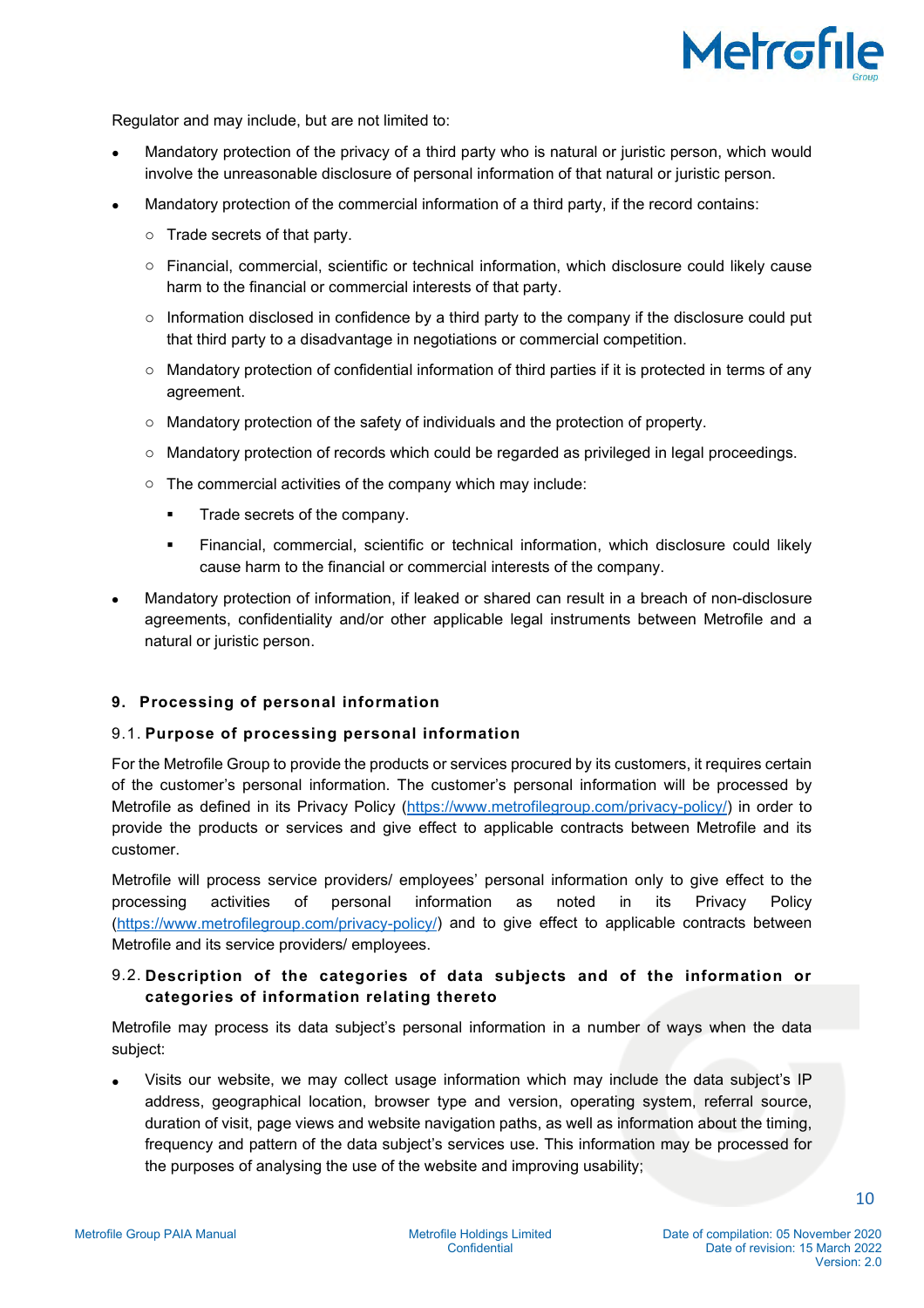

- Provides personal information when purchasing our products and/ or services. The information is processed for use and/ or the administration of the contract with the data subject and in order to supply the products and/ or services the data subject require and may include, but are not limited to, business name, directors' and representatives' first name and surnames, credit card information, registration address and/ or business address and email address. This information is processed for the purpose of supplying our products and/ or services to the data subject, communicating with the data subject and establishing and maintaining a business relationship with the data subject;
- Provides personal information in the course of a submission of an enquiry, including an enquiry pertaining to available service provider opportunities, on our website's "contact us" page. The personal information is processed for the purpose of responding to the data subject's enquiry and may include, but are not limited to, business name, directors' and representatives' first names and surnames, registration address and/or business address and email address;
- Provides personal information for a supplier or service provider opportunity in the form of request for proposal (RFP), request for quotation (RFQ) and/ or request for information (RFI). The information is processed for the purpose of carrying out a proper tender process. Such information may include, but are not limited to, information about the incorporation or registered name of the data subject's business, tax information, BBBEE information, business address and business' contact person's first name, surname and/ or email address;
- We may process personal information that the data subject provides to us for the purpose of subscribing to our email notifications and/ or newsletters. This information may be processed for the purposes of sending the data subject relevant notifications and/ or newsletters. The data subject may choose to opt-out of receiving these communications at any given time by notifying us or by unsubscribing from the mailing list;
- On an ad-hoc basis the data subject may provide us with certain personal information on a voluntary basis when the data subject fills out an enquiry form in the question section of our "contact us" page, contact us via social media, when the data subject emails us, or when the data subject provides personal information to support a request logged by the data subject to us for the above collection means;
- Provide personal information when we appoint or use the data subject as a supplier or third party in order to purchase the data subject's products and/ or services. The information is processed for use and/ or the administration of the contract with the data subject, and to use the products and/ or services we procure from the data subject and may include, but are not limited to, business name, directors' and representatives' first names and surnames, bank details, registration address and/or business address and email address;
- Provide personal information when we enter into an employer/ employee relationship. The information processed may include, but are not limited to, names, address, qualifications, gender, race, identity document, bank details, email address.
- Provide personal information when the data subject becomes a shareholder of the company.

# 9.3. **The recipients or categories of recipients to whom the personal information may be supplied**

We may disclose a data subject's personal information to third parties where required by law, where it is necessary to give effect to a contract with the data subject, or where we have a legal legitimate interest in doing so. Some of the instances where we may share a data subject's personal information with third parties, include, but are not limited to:

• Other subsidiaries and entities of the Metrofile Group, some of which may be located outside the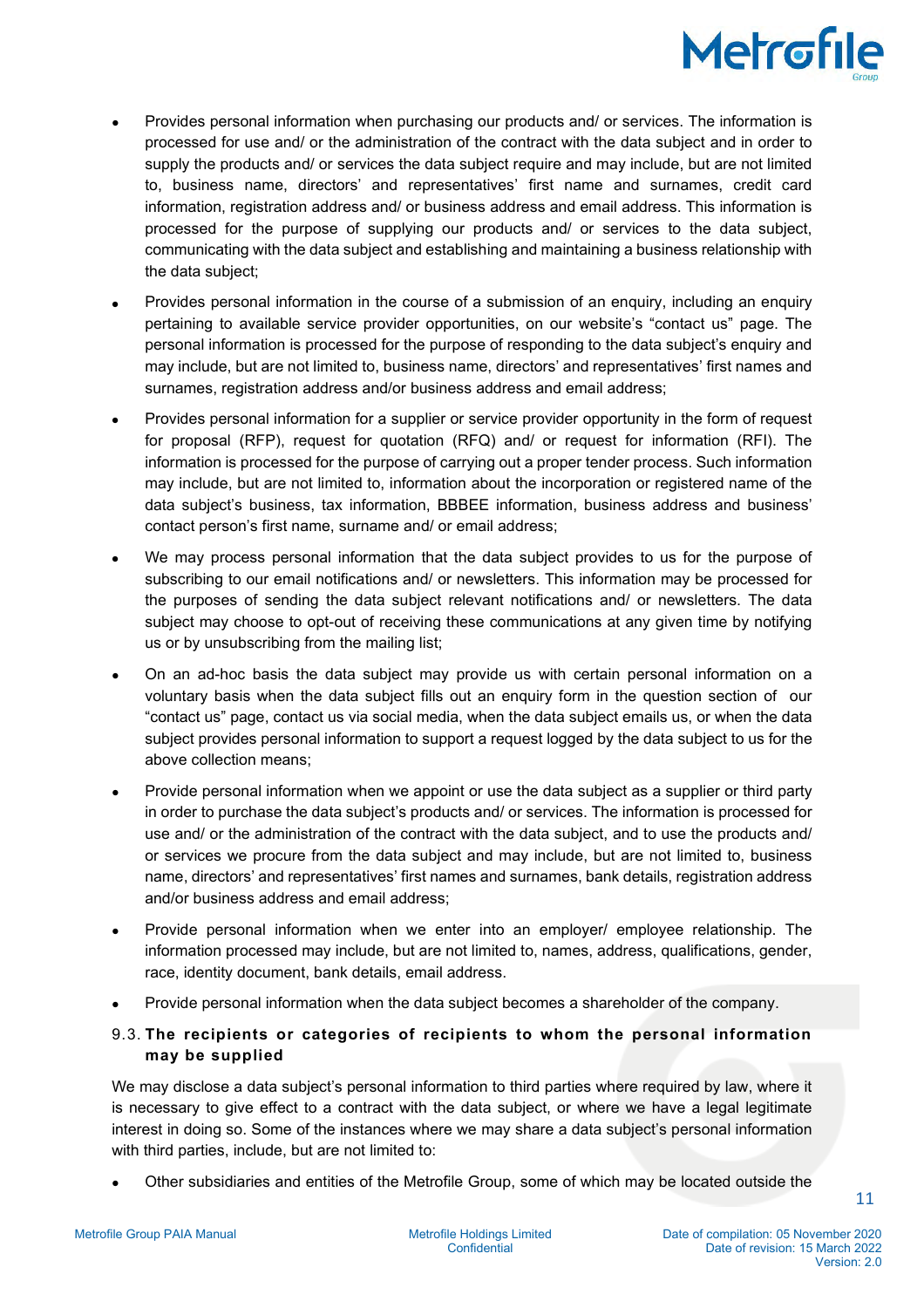

borders of the data subject's jurisdiction.

- Our website hosting and software development partners, as well as other third party service providers who assist us with operating the website.
- Researchers and analytics providers.
- Third parties as required by law.

Should there be a sale, merger, consolidation, change in control, transfer of substantial assets, reorganisation or liquidation of any member of the Metrofile Group, we may transfer the data subject's information to third parties involved in the sale, merger, consolidation, change in control, transfer of substantial assets, reorganisation or liquidation.

By providing any personal information to us, the data subject fully understands and clearly consent to the fact that we may transfer such personal information in these cases.

*Note: When we share personal information with these third parties, we will require them to honour our Privacy Policy, to the full extent required by applicable law.*

We may also disclose a data subject's personal information if permitted by law or required to do so by law or where we believe such action is necessary in order to protect or defend our interests or the interests of our clients or users of our website. Such instances can include disclosing the data subject's personal information to the following:

- To regulators as law or governmental audit requires;
- Law enforcement as subpoena or court order requires; or
- Other third parties as applicable law requires.

#### 9.4. **Planned transborder flows of personal information**

We may disclose a data subject's personal information to third parties where required by law, where it is necessary to give effect to a contract with the data subject, or where we have a legal legitimate interest in doing so. Some of the instances where we may share a data subject's personal information with third parties, include, but are not limited to other subsidiaries and entities of the Metrofile Group, some of which may be located outside the borders of the data subject's jurisdiction.

# 9.5. **General description of information security measures to be implemented by the responsible party to ensure the confidentiality, integrity and availability of the information**

We take protection of personal information seriously and we take precautions to keep personal information secure. Therefore, with due regard to generally accepted information security and handling practices and procedures we seek to secure the integrity and confidentiality of personal information in our possession by taking appropriate, reasonable technical and organisational measures to prevent loss of, damage to or unauthorised destruction of personal information, and unlawful access to or processing of personal information.